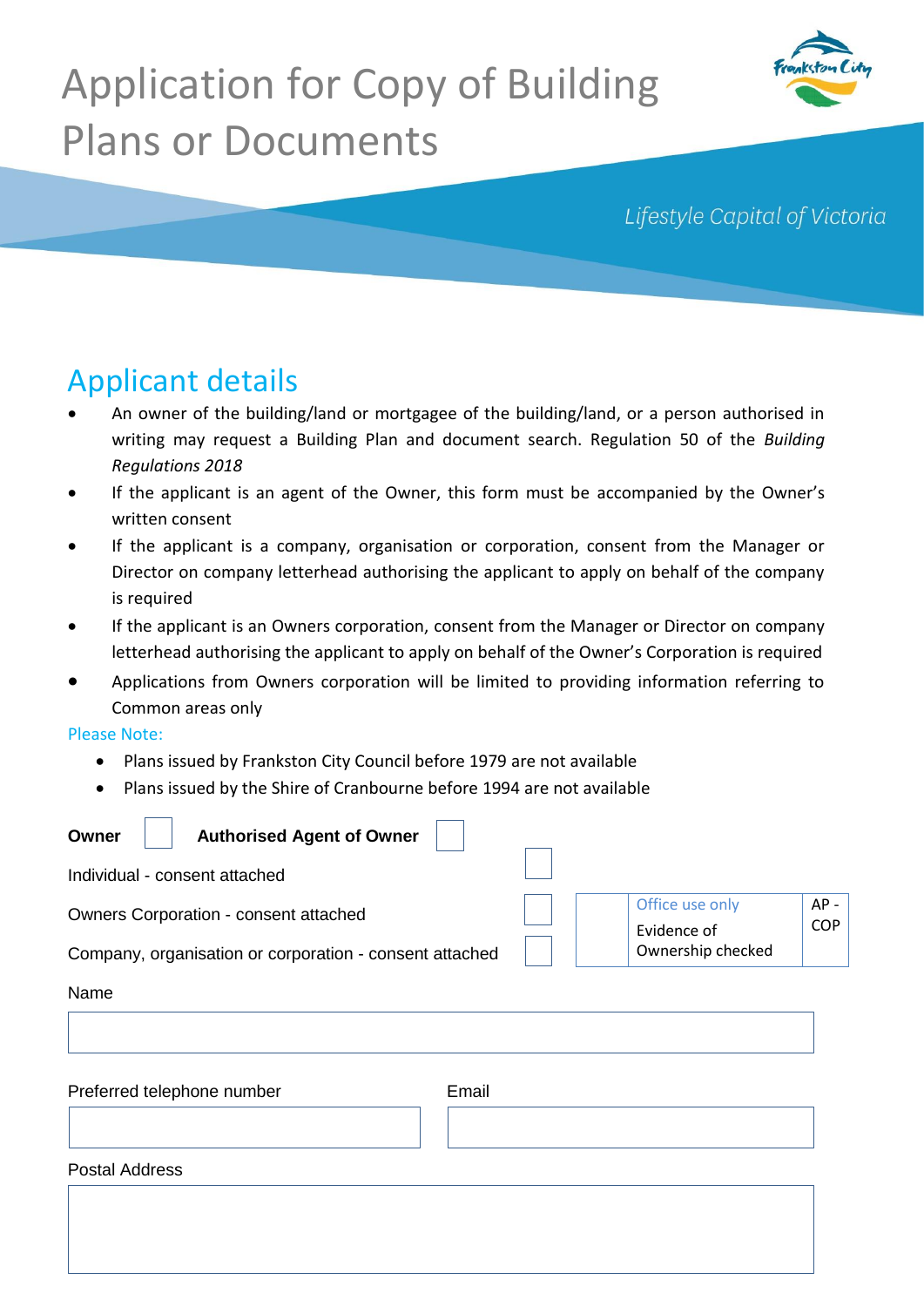### Owner Details

#### Name

| Preferred telephone number | Email |  |
|----------------------------|-------|--|
|                            |       |  |
|                            |       |  |
| <b>Postal Address</b>      |       |  |

### Property information

\*Mandatory

| Number   | Lot No | *Year property built (please check Council's website -<br>"My address" - to obtain this) |  |
|----------|--------|------------------------------------------------------------------------------------------|--|
|          |        |                                                                                          |  |
| *Address |        |                                                                                          |  |

### Preferred method of delivery

Please allow up to 21 days for the return of copies of plans.



Email - This method is only available for plans collectively under 10mg (if over 10mg these will automatically be mailed to you on a password protected USB



Password protected USB - by Mail | | | | | | | or pick up USB from the Civic Centre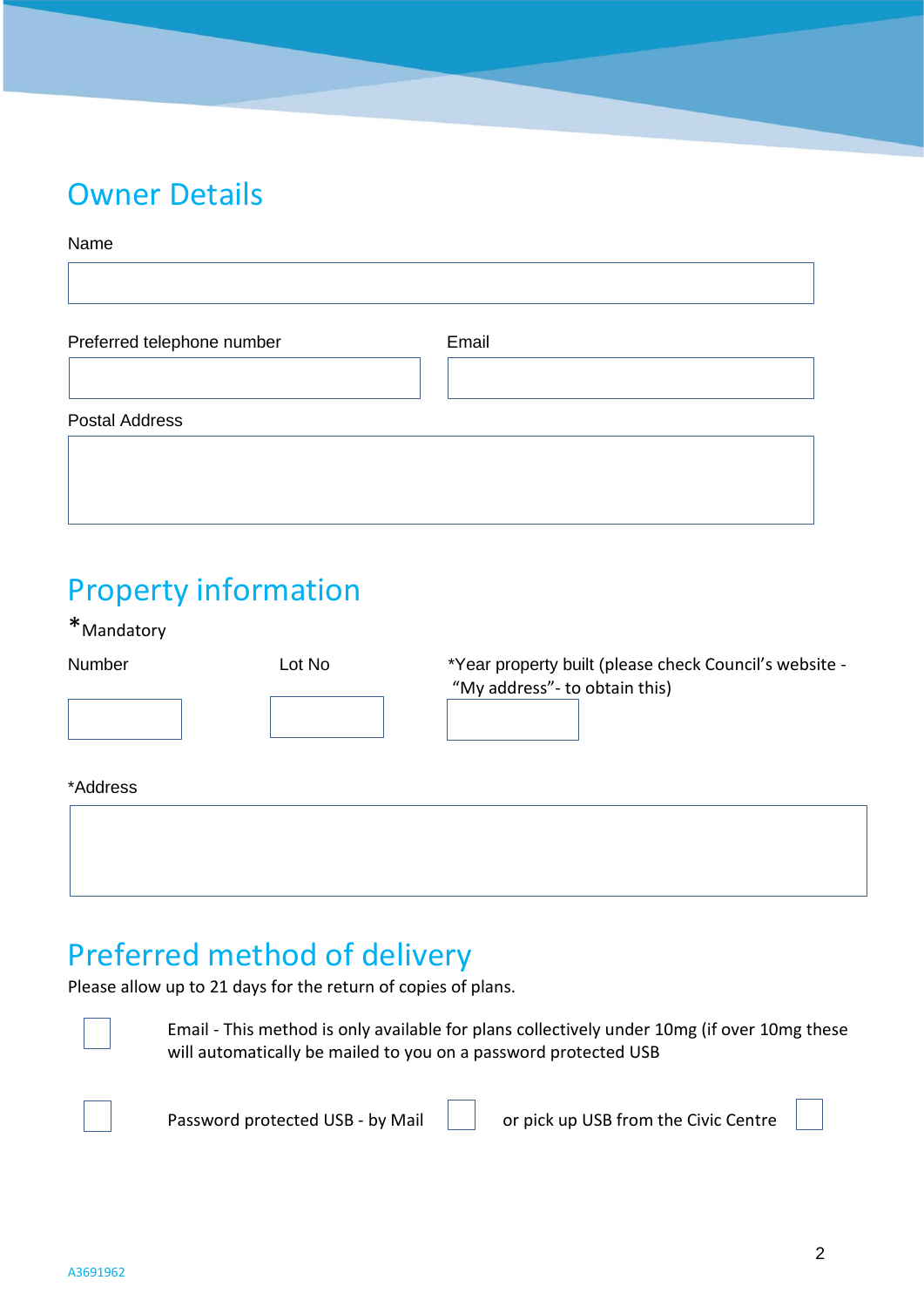### Plan copies requested – please tick

| <b>Plan type</b>                      | <b>Structure type</b>            |  |  |
|---------------------------------------|----------------------------------|--|--|
| Architectural Plans - Building plans  | <b>Dwelling</b>                  |  |  |
| Structural Drawings - Building plans  | Garage                           |  |  |
| Computations                          | <b>Swimming Pool</b>             |  |  |
| Specifications                        | Patio/Pergola                    |  |  |
| Soil Report                           | Carport                          |  |  |
| <b>Building Permit</b>                | Commercial Industrial            |  |  |
| <b>Occupancy Permit</b>               | Tenancy Fitout (commercial only) |  |  |
| Certificate of Final Inspection       | Other                            |  |  |
| <b>Warranty Insurance Certificate</b> |                                  |  |  |
|                                       |                                  |  |  |

#### Fees

Fees are GST inclusive. If Paying by Credit Card, a Council Officer will email you with the details to make payment within 14 days.

**Please note – There is no guarantee the documents are available. The application fee is non- refundable if the documents are not available**

| Type of Plan                       | <b>Application Fee</b> |
|------------------------------------|------------------------|
| <b>Residential Plans</b>           | \$193.00               |
| Commercial/Industrial/Public Plans | \$264.00               |

## Applicant signature

#### *Privacy notice*

[Office Use Only](http://www.frankston.vic.gov.au/) *www.frankston.vic.gov.au or contact Council's privacy officer on 1300 322 322.Frankston City Council is committed to protecting your privacy. Council requires personal information to carry out its functions under the Local Government Act 1989 and other legislation and to provide services to the community. In some cases this will involve disclosure of your information to other parties, such as Council's contractors or other agencies. Your personal information will only be used and disclosed as authorised by law. For further information about how Council handles personal information, or to request access to your personal information, see*